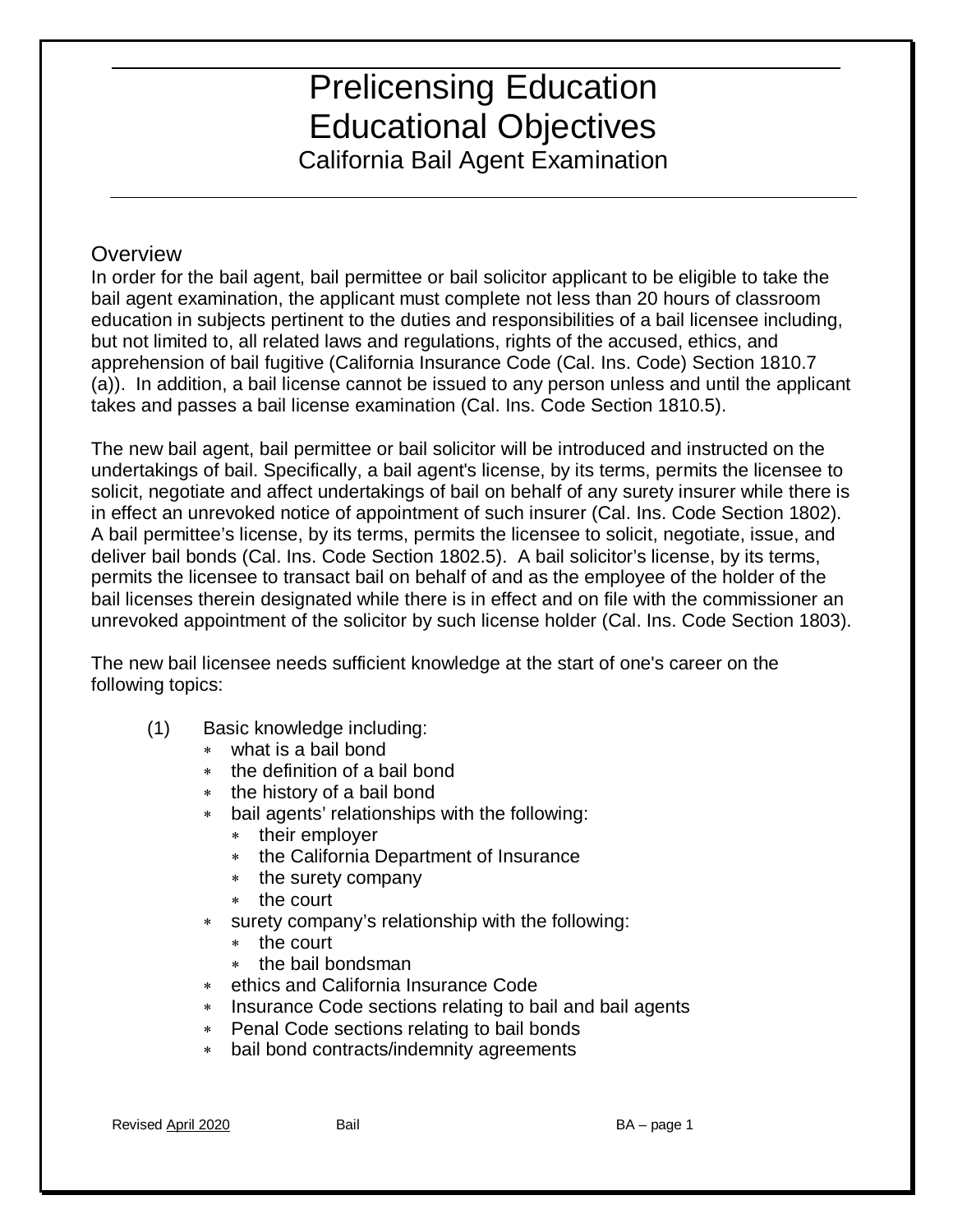- (2) General understanding of:
	- ∗ premiums/financial responsibilities/indemnity
	- ∗ collateral
	- ∗ criminal justice system
	- ∗ fugitive recovery
	- ∗ privacy provisions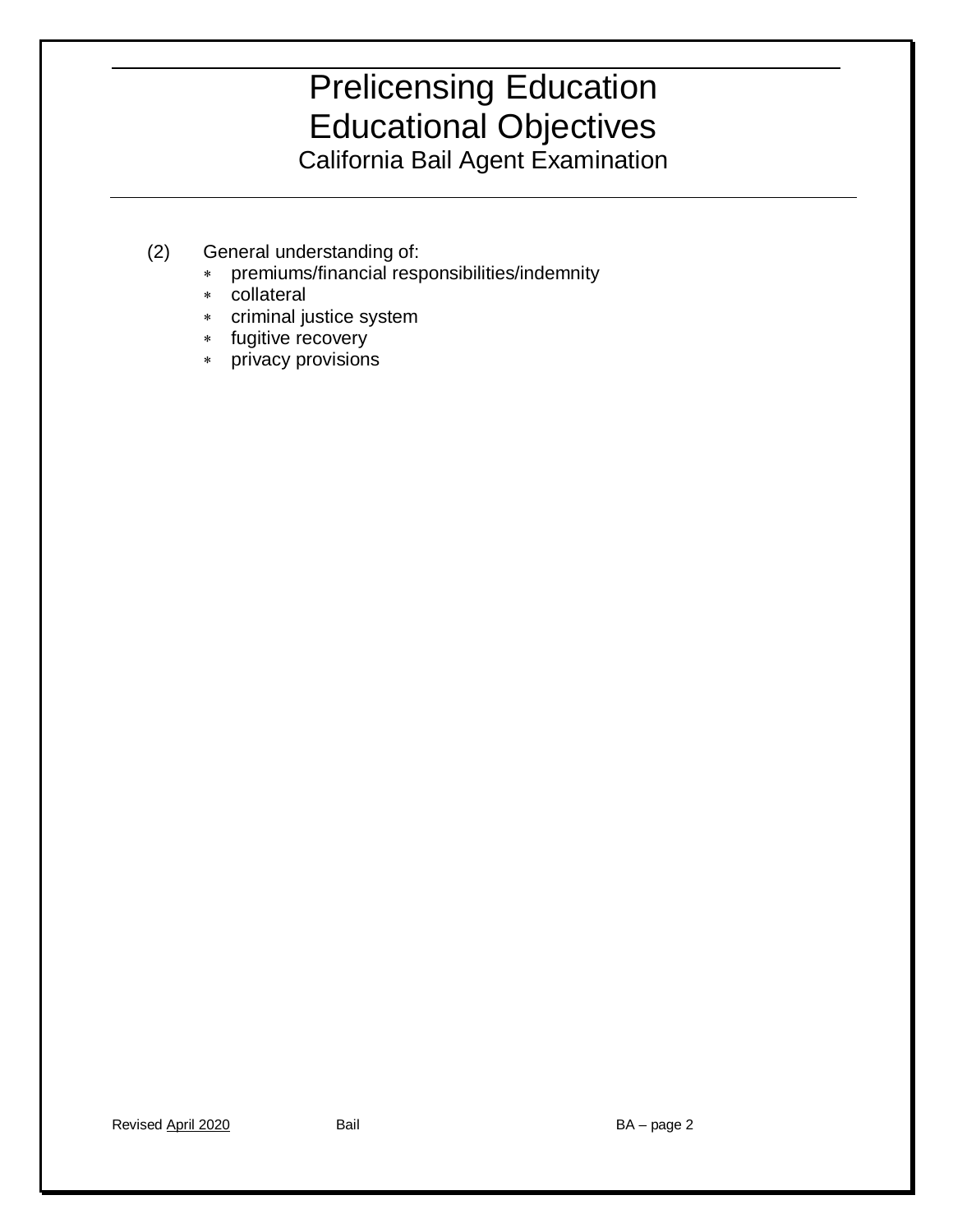California Bail Agent Examination

#### Educational Objectives

The educational objectives are derived from Title 10, Chapter 5, Subchapter 1, Article 2.1, Section 2105.2 of the California Code of Regulations (10 Cal. Code Regs.) which states, in part, that an approved prelicensing bail education course must impart information on all of the following topics. Each topic must be cross referenced to the material submitted before the material can be approved.

#### The Examination

 The applicant for a bail agent, a bail permittee or a bail solicitor license will, without any aids (e.g. reference materials, electronic aids) take a computer-based examination. The examination will be two hours (or 120 minutes) and will be a 75 question multiple-choice examination.

California Department of Insurance (CDI) examinations are administered at the CDI examination site in Los Angeles or one of the many PSI test centers throughout California. PSI Services LLC is CDI's examination vendor.

CDI site exams begin at 8:30 a.m. (8:00 a.m. check in) and 1:00 p.m. (12:30 p.m. check in), Monday through Friday except on state holidays:

#### **CDI Los Angeles Examination Site:**

Ronald Reagan Building 300 South Spring Street North Tower, Suite 1000 Los Angeles, California 90013

PSI's test centers are located at the following locations**:** 

| Agoura Hills       |
|--------------------|
| Atascadero         |
| <b>Bakersfield</b> |
| Carson             |
| Diamond Bar        |
|                    |

Fresno Sacramento Santa Rosa **Irvine San Diego Union City** Lawndale San Francisco Ventura Redding Santa Clara Visalia Riverside Santa Fe Springs Walnut Creek

 subject to change. To register for an examination or to obtain a complete list of PSI test The list of PSI locations above is current at the time these Objectives are published and is centers, test center security policies, check-in times and procedures, as well as driving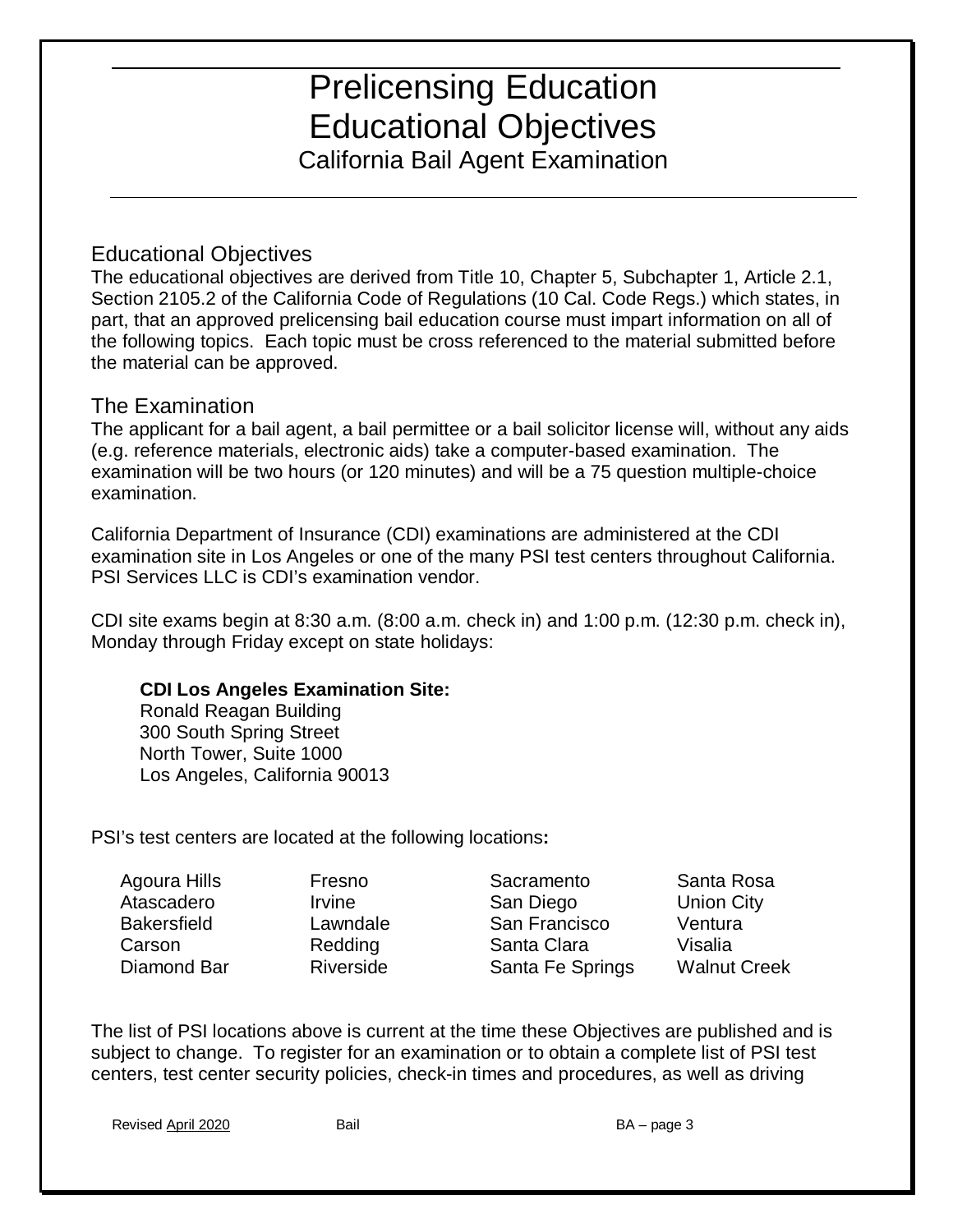directions to PSI's test centers, download the current <u>Candidate Information Bulletin</u> for the exam(s) you are taking at [PSI Exams Online.](https://candidate.psiexams.com/)

The check-in times and driving directions to PSI's test centers are listed on pages 4, 5, and 6 in the [Candidate Information Bulletin.](http://www.insurance.ca.gov/0200-industry/0020-apply-license/0100-indiv-resident/CandidateInformation.cfm)

For additional information on license examinations (i.e. online examination scheduling, fingerprint requirements, examination admittance, forms of identification, check your scheduled examination date, check your examination results), please review the following link: [Insurance License Examination Information.](http://www.insurance.ca.gov/0200-industry/0010-producer-online-services/0200-exam-info/index.cfm)

#### Candidate Information Bulletin

California. The [Candidate Information Bulletin](http://www.insurance.ca.gov/0200-industry/0020-apply-license/0100-indiv-resident/CandidateInformation.cfm) (CIB) provides detailed information on how to prepare for your license examination, prelicensing education requirements, examination site procedures, sample examination questions, test taking strategies, and driving directions to CDI's Los Angeles examination site and PSI's test centers that are located throughout California. Revised April 2020 Bail BA – page 4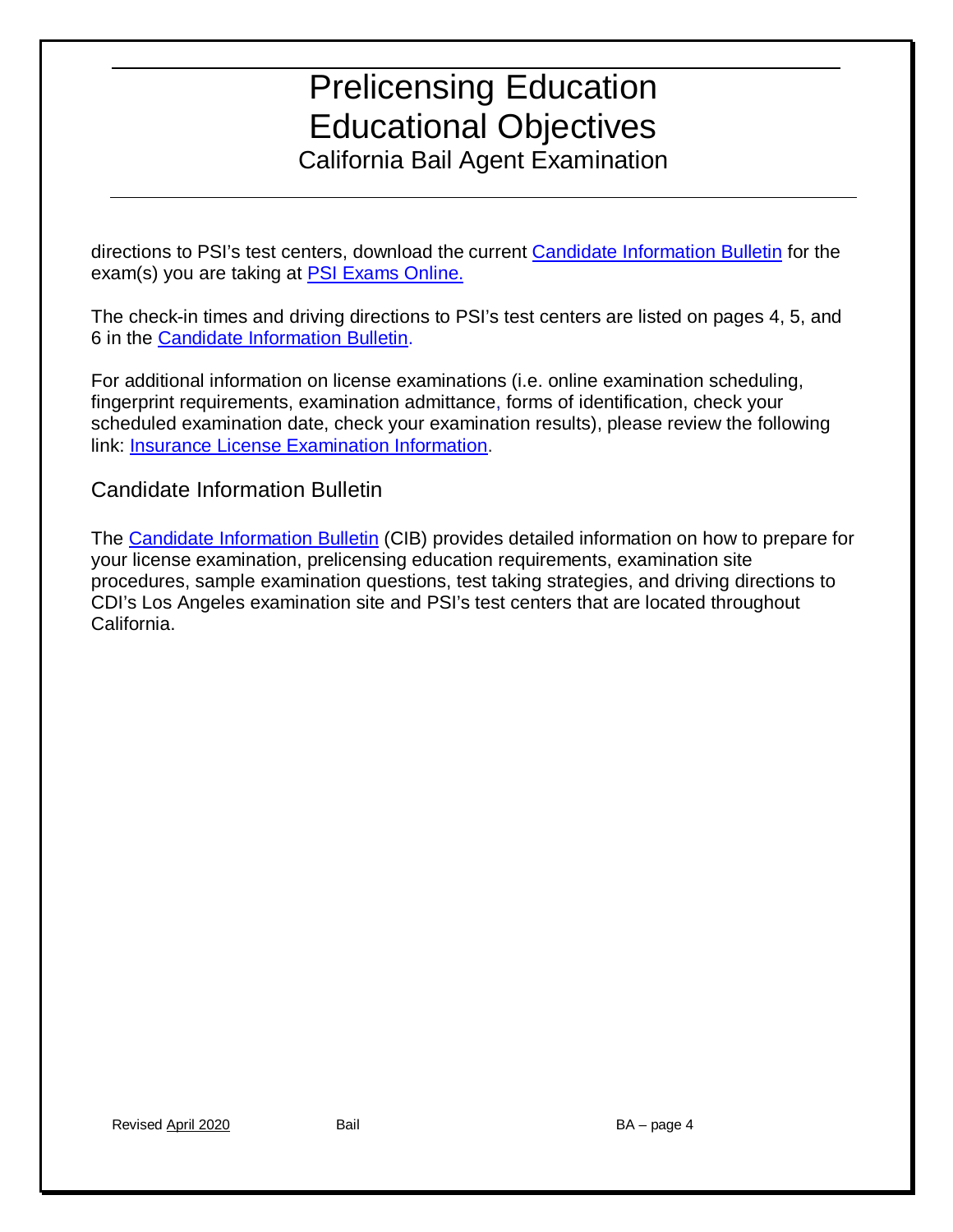California Bail Agent Examination

### Table of Contents

- I. Bail General (22 questions (30 percent) on the examination)
	- A. Basic concepts of bail (4 questions of the 22 Bail General questions)

(5questions of the 22 Bail - General questions) B. General overview of California Insurance Codes relating to the bail industry

- industry (5 questions of the 22 Bail General questions) C. General overview of California Code of Regulations relating to the bail
- D. General overview of California Penal Codes relating to the bail industry (5 questions of the 22 Bail – General questions)
- E. Licensing and appointments (3 questions of the 22 Bail General **guestions**)
- questions)<br>II. Bail Bond Contracts (6 questions (8 percent) on the examination)
	- A. Contracts basics (1 question of the 6 Bail Bond Contracts questions)
	- B. Bail industry contracts (2 questions of the 6 Bail Bond Contracts questions)
	- C. Forms used in bail bond transactions (1 question of the 6 Bail Bond Contracts questions
	- D. Enforceability of contracts (1 question of the 6 Bail Bond Contracts questions)
	- questions) E. Contract transaction basics (1 question of the 6 Bail Bond Contracts **guestions**)
- questions)<br>III. Indemnity Agreements (6 questions (8 percent) on the examination)
	- A. Meaning and purpose of Indemnity Agreement (2 questions of the 6 Indemnity Agreements questions)
	- B. Joint and Several Liability (2 question of the 6Indemnity Agreements questions)
	- C. Enforcing the Indemnity Agreement (2 question of the 6 Indemnity Agreements questions)
- IV. Financial Responsibilities (12 questions (15 percent) on the examination)
	- A. Explanation of premiums (5 questions of the 12 Financial Responsibilities questions)
	- B. Fiduciary capacity (5 questions of the 12 Financial Responsibilities questions)
	- C. Agent to surety premium relationship (1 question of the 12 Financial Responsibilities questions)
	- Trade or Business (1 question of the 12 Financial Responsibilities D. IRS Form 8300, Report Cash Payments of Over \$10,000 Received in a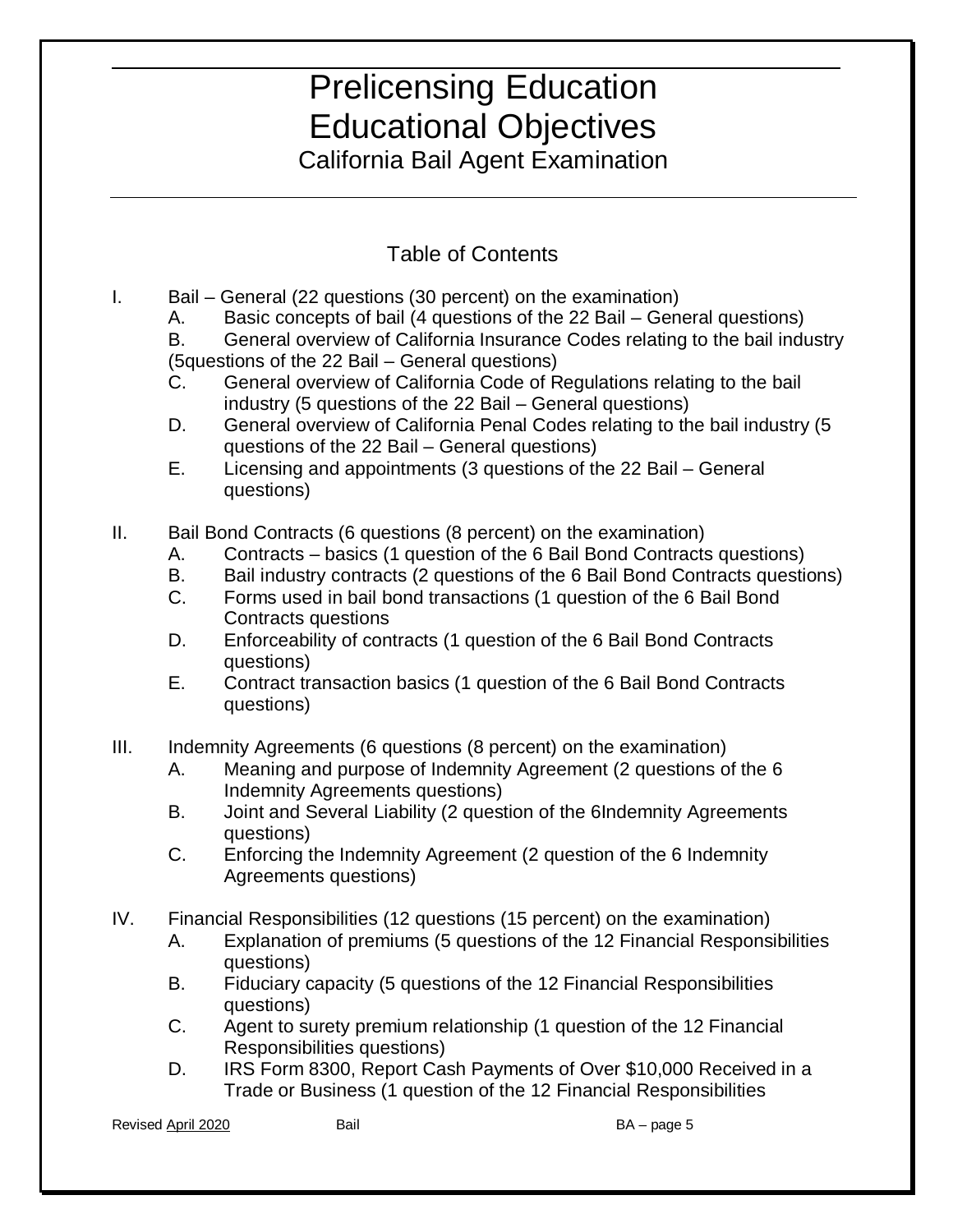California Bail Agent Examination

questions)

- E. Financed Bail Bonds and Premium Payment Plans
- V. Collateral (6 questions (8 percent) on the examination)
	- A. Definition/purpose of collateral (2 questions of the 6 Collateral questions)
	- B. Types of collateral (1 question of the 6 Collateral questions)
	- C. Fiduciary capacity of bail agent, bail permittee and bail solicitor as to cash or collateral in agent's possession (1 question of the 6 Collateral questions)
	- D. Remedies of collateral (1 question of the 6 Collateral questions)
	- E. Release/Return of collateral (1 question of the 6 Collateral questions)
- VI. The Criminal Justice System (7 questions (10 percent) on the examination)
	- A. California courts (3 questions of the 7 The Criminal Justice System questions)
	- B. Criminal court process (2 questions of the 7 The Criminal Justice System questions)
	- C. Officers of the court and their roles (2 questions of the 7 The Criminal Justice System questions)
- VII. Laws Pertaining to Bail Agents and Fugitive Recovery (8 questions (11 percent) on the examination)
	- **Pertaining to Bail Agents and Fugitive Recovery questions)** A. Understanding Fugitive Recovery Persons Act (2 questions of the 8 Laws
	- Pertaining to Bail Agents and Fugitive Recovery questions) B. Understanding forfeitures and remedies (2 questions of the 8 Laws
	- Pertaining to Bail Agents and Fugitive Recovery questions) C. Bail agents executing an arrest (2 questions of the 8 Laws Pertaining to Bail **Agents and Fugitive Recovery questions)**
	- and Fugitive Recovery questions) D. Transporting prisoners (1 question of the 8 Laws Pertaining to Bail Agents
	- E. Out of state/country activities (1 question of the 8 Laws Pertaining to Bail Agents and Fugitive Recovery questions)
- VIII. Privacy Protection Provisions (4 questions (5 percent) on the examination)
	- A. Insurance/Privacy Protection Act (1 question of the 4 Privacy Protection Provisions questions)
	- B. Confidential Communications (1 question of the 4 Privacy Protection Provisions questions)
	- C. Relations with clients, governmental employees and the public (2 questions of the 4 Privacy Protection Provisions questions)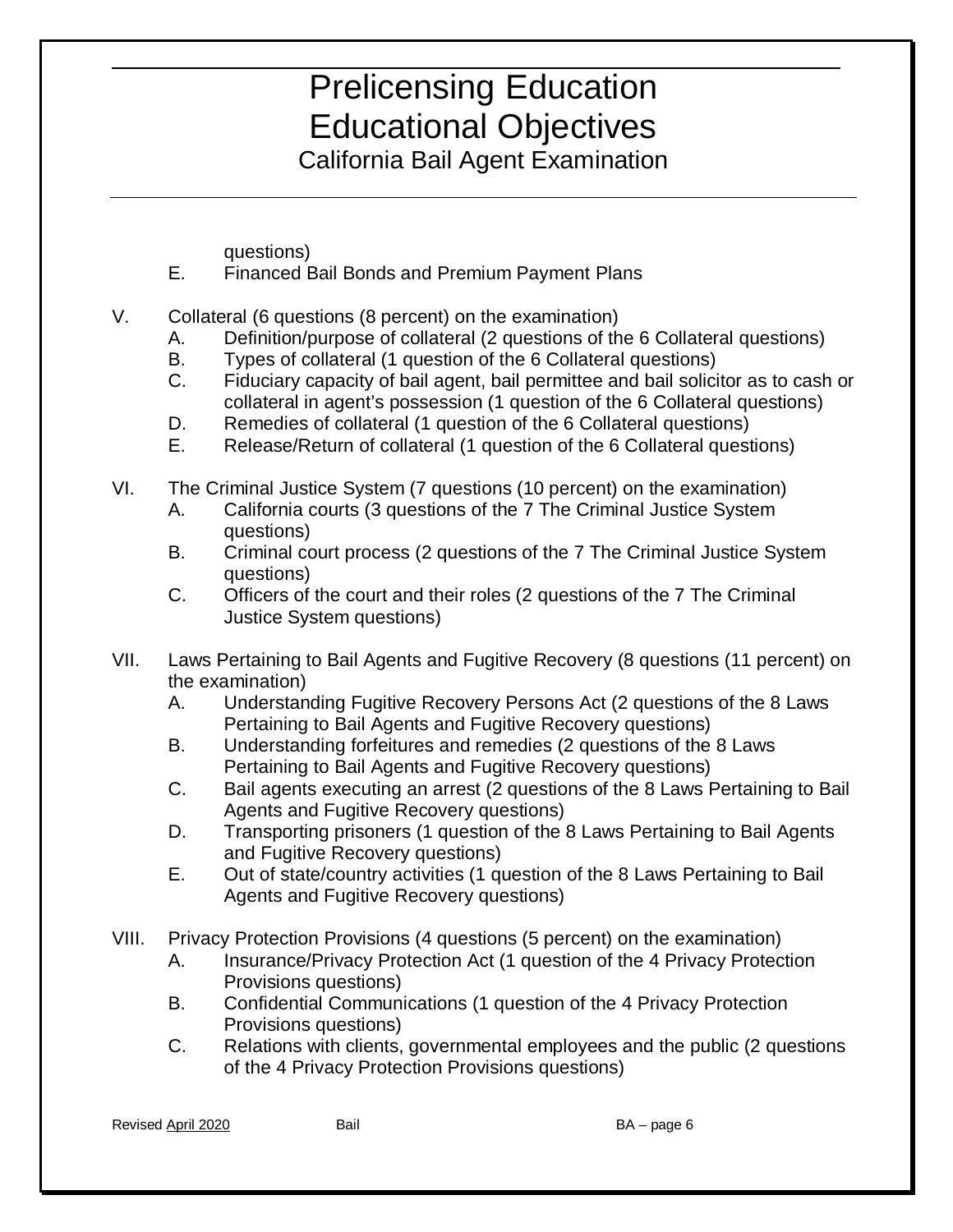IX. Ethics and California Insurance Code (4 questions (5 percent) on the examination) A. Best Practices (4 questions of the 4 Ethics and California Insurance Code questions)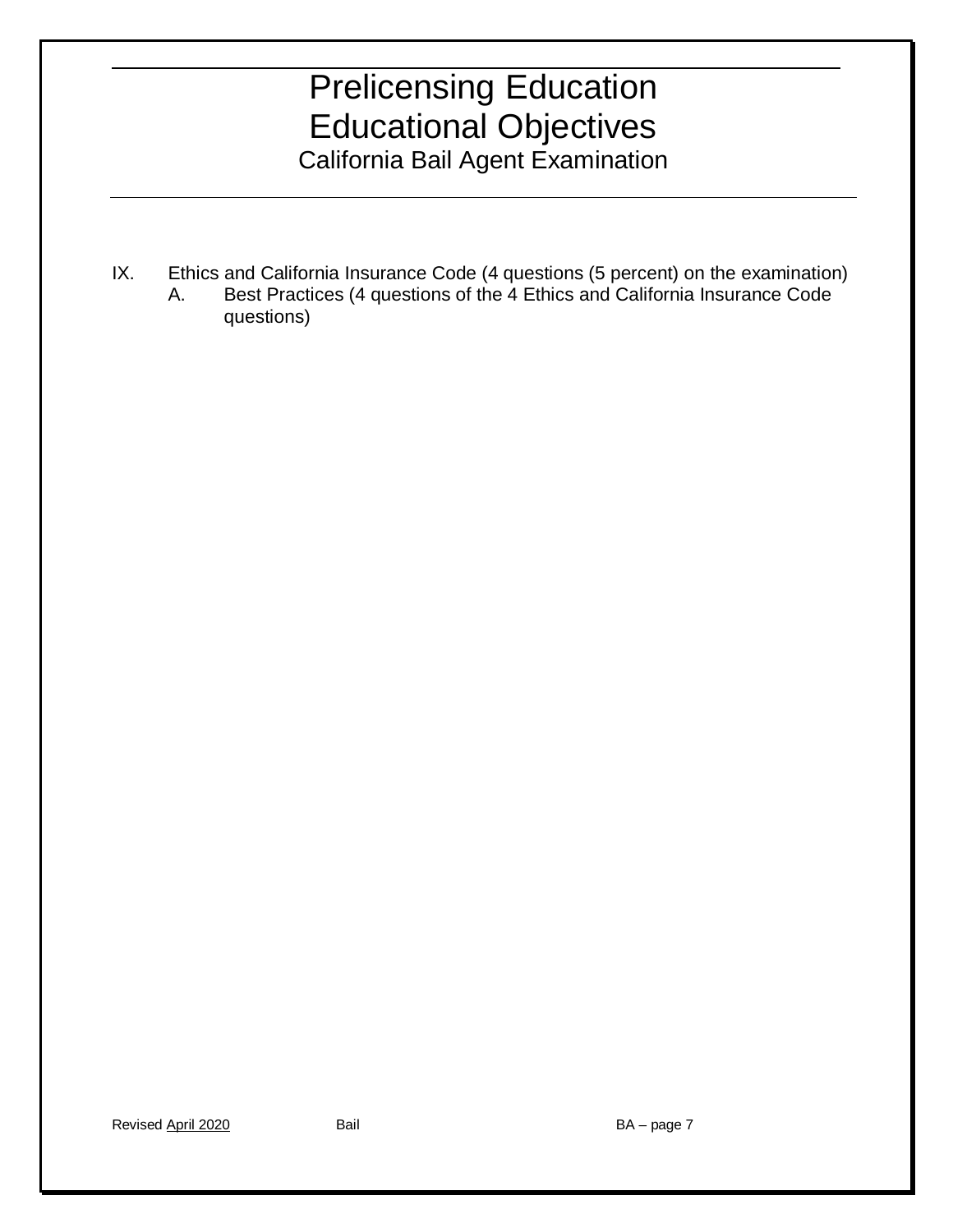California Bail Agent Examination

#### **Course Outline**

- I. Bail General (22 questions (30 percent) on the examination)
	- A. Basic concepts of bail (4 questions of the 22 Bail General questions)
		- 1. Prelicensing education (Cal. Ins. Code Section 1810.7)<br>2. Bail as a profession<br>3. Consumer protection
		- Bail as a profession
		-
		- 4. Define a bail bond and its purpose
		- 5. Describe the responsibilities and duties between the California Department of Insurance (CDI), Surety Insurer, Bail Agent, Bail Permittee, Bail Solicitor and Managing General Agent
		- 6. History of bail
		- 7. Terms used in the bail industry including, but not limited to, the following: arrestee/defendant; exoneration; forfeiture; indemnitor; liability; negotiating; premiums; reinstatement; summary judgment; surety; transacting; transfer bond
	- B. General overview of California Insurance Codes relating to the bail industry (5 questions of the 22 Bail – General questions)
		- Code Sections 1800 through 1823) 1. Specific provisions relating to bail qualification and licensing (Cal. Ins.
			- 1630, 1633, 1666 through 1672, 1685 through 1698, 1703, a. Specific provisions relating to licensure (Cal. Ins. Code Sections 1704, 1708 through 1712, and 1723)
		- Ins. Code Section 1724.5) 2. Specific provisions relating to filing of true and fictitious names (Cal.
		- 3. Sections 1733 and 1734) Specific provisions relating to fiduciary capacity (Cal. Ins. Code
		- (Cal. Ins. Code Sections 1736 through 1748.5) 4. Specific provisions relating to forbidden acts and disciplinary actions
		- **through 2104)** 5. Specific provisions relating to recordkeeping-inspection-maintenance (Cal. Ins. Code Section 1746 and 10 Cal. Code Regs. Sections 2097
	- bail industry (5 questions of the 22 Bail General questions) C. General overview of Title 10 California Code of Regulations relating to the
		- Sections 2053 through 2104) 1. Specific provisions relating to bail transactions (10 Cal. Code Regs.
		- Sections 2053 through 2104) 2. Specific provisions relating to public authority rules and gift prohibition (10 Cal. Code Regs. Sections 2075 and 2078)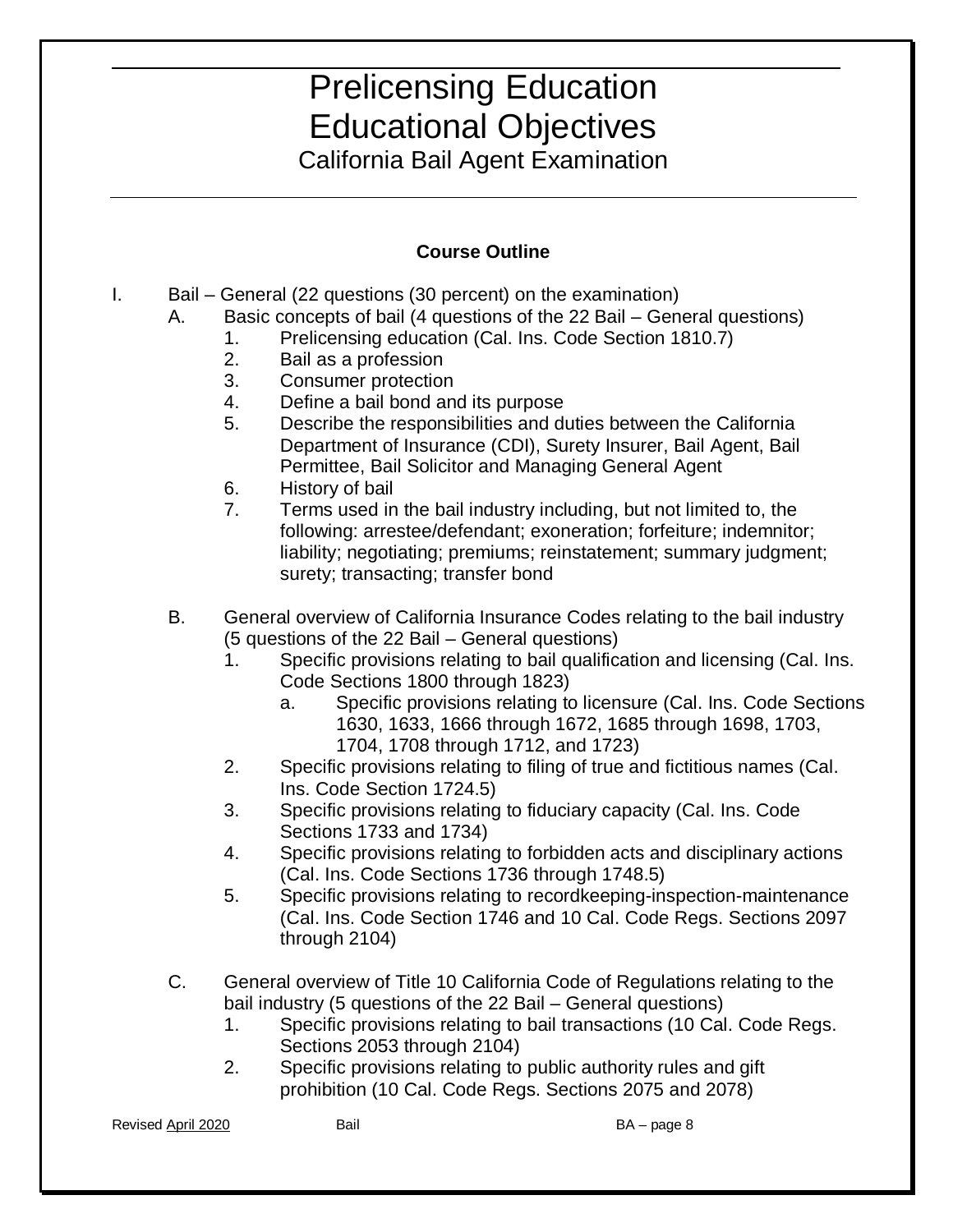California Bail Agent Examination

- (Sections 1033 through 1034, Crimes by or Affecting Persons Interstate Commerce, 10 Cal. Code Regs. Sections 2175.1 through 3. Procedures governing persons subject to Title 18 United States Code Engaged in the Business of Insurance Whose Activities Affect 2176.4)
- Civil action for deprivation of rights (US Code Section 1983)
- bail industry (5 questions of the 22 Bail General questions) 4. Civil action for deprivation of rights (US Code Section 1983) D. General overview of California Penal Codes (Cal. Pen. Code) relating to the
	- Section 1166) 1. Specific provisions relating to the refund of bail (Cal. Pen. Code
	- Code Section 1268) 2. Specific provisions relating to the discharge from custody (Cal. Pen.
	- Code Sections 1300 through 1302) 3. Specific provisions relating to the surrender of defendant (Cal. Pen.
	- Sections 1303 through 1304) 4. Specific provisions relating to the exoneration of bail (Cal. Pen. Code
	- Sections 1305 through 1308) 5. Specific provisions relating to the forfeiture of bail (Cal. Pen. Code
	- 6. Specific provisions relating to the prohibition of gifts (Cal. Pen. Code Section 160)
	- 7. Specific provisions relating to pretext interviews (Cal. Ins. Code Section 791.03, and General Arrest Statutes, Cal. Pen. Code and 980) Sections 821 through 823, 825, 827.1, 834 through 835, 837 through 841, 844 through 847, 849, 851.5, 854 through 855, 862, 976, 979,
	- Sections 849, 978.5, 979, 980, 982, 983, 1195, 1196, and 1199) 8. Specific provisions relating to bench warrants (Cal. Pen. Code
	- (Cal. Pen. Code Sections 1268 and 1269) 9. Specific provisions relating to the admission to bail and taking of bail
	- 10. Specific provisions of bail within the law enforcement and judicial system (Cal. Pen. Code Sections 1269(a), 1269(b), 1269(c), and 1270 through 1298)
	- Pen. Code Sections 1310 through 1316) 11. Specific provisions relating to the recommitment of defendant (Cal.
	- Sections 1320 and 1320.5) 12. Specific provisions relating to the failure to appear (Cal. Pen. Code
	- 13. Specific provisions relating to the bail form (obligation of insurer) (Cal. Pen. Code Section 1459)
	- 14. Definitions of terms relating to fines and forfeitures (Cal. Pen. Code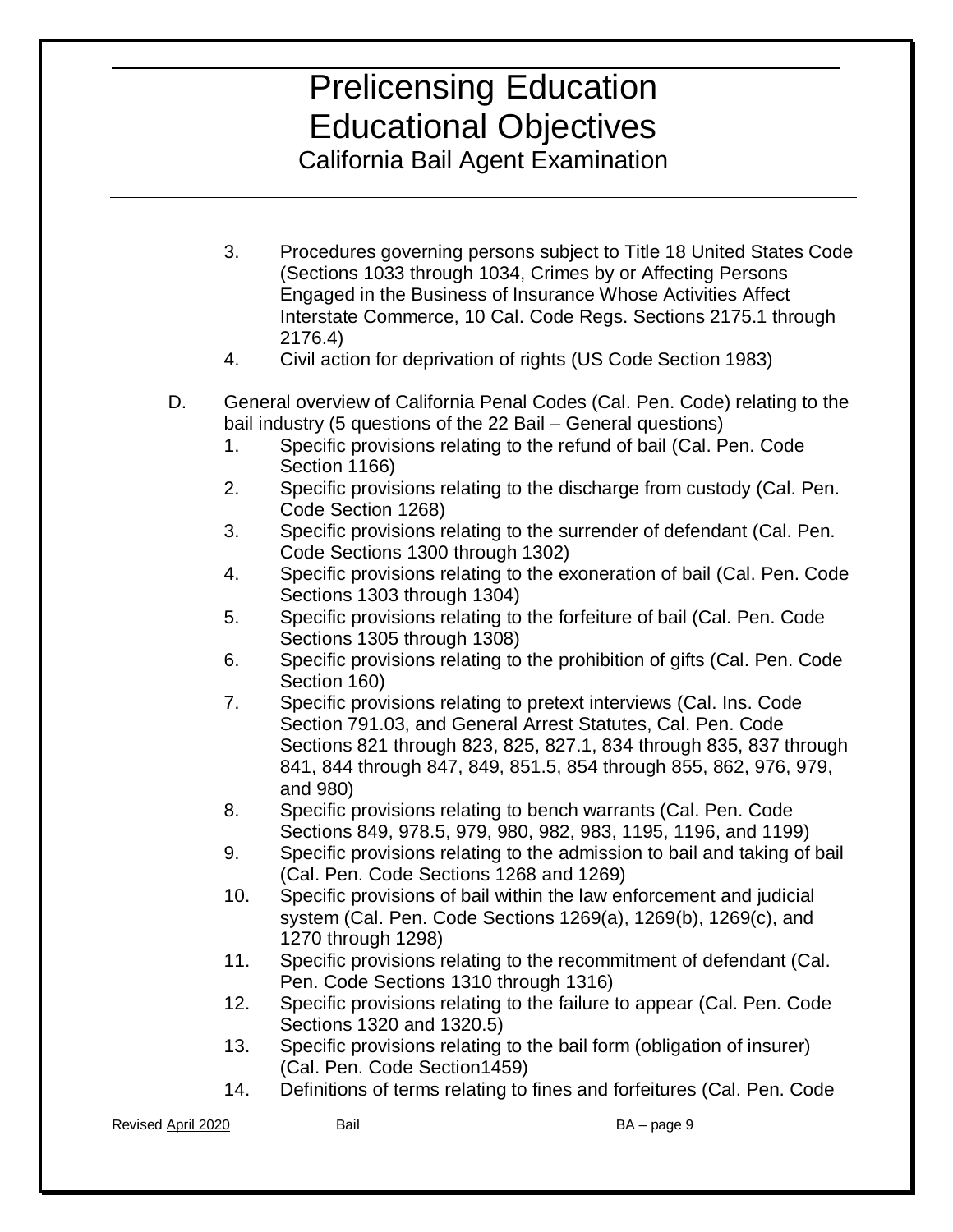California Bail Agent Examination

Section 1463)

- 15. Specific provisions relating to furnishing of aliases and booking photographs to the bail agent (Cal. Pen. Code Section 11105.6)
- $16.$ Specific provisions relating to the preparation of false documents (Cal. Pen. Code Section 134)
- 2053 through 2104) (3 questions of the 22 Bail General questions) E. Licensing and appointments (Cal. Ins. Code Sections 1800 through 1823, Cal. Pen. Code Sections 1291 and 1459, and 10 Cal. Code Regs. Sections
	- Types of bail licenses
	- 1. Types of bail licenses<br>a. Bail agent, bail solicitor and bail permittee
	- Action notices of appointment
		- By surety
		- By employing agent
	- 2. Action notices of appointment<br>
	a. By surety<br>
	b. By employing agent<br>
	c. Bond of bail agent, bail solicitor, and bail permittee
	- 3. Code Sections 1801, 1802, 1802.5, and 1803 and 10 Cal. Code Regs. Sections 2054.2, 2056, and 2059) Define the qualifications of the three types of bail licenses (Cal. Ins.
	- Section 2055) 4. Describe the requirements for issuance of a bail license (Cal. Ins. Code Sections 1805, 1810, and 1810.7 and 10 Cal. Code Regs.
	- Section 1802.1) 5. Describe the appointment process, filings, and forms (Cal. Ins. Code
	- 1670, 1738, and 1806 through 1807) 6. Explain the Commissioners right of suspension, revocation and refusal of a license (Cal. Ins. Code Sections 1668, 1668.5, 1669,
	- Code Sections 1677, 1807.7, 1808, and 1810.5 through 1810.9) 7. Describe the education, examination, and renewal process (Cal. Ins.
	- 8. Sections 1724.5 and 1802.2 and 10 Cal. Code Regs. Sections 2066 Use of Predecessors business name/fictitious names (Cal. Ins. Code through 2066.5)
	- Display of license (Cal. Ins. Code Section 1820)
	- 1800.75 and 10 Cal. Code Regs. Sections 2079 through 2082) 9. Display of license (Cal. Ins. Code Section 1820)<br>10. Advertising/Soliciting (Cal. Ins. Code Sections 1725.5, 1726, and
	- 1800.75 and 10 Cal. Code Regs. Sections 2079 through 2082) 11. Violations, Fines and Penalties (Cal. Ins. Code Sections 1681.5, 1746, 1748 and 1814)
	- 12. Background changes (Cal. Ins. Code Section 1729.2)
	- 2078, 2175.4, and 2175.5) 13. Prohibitions (10 Cal. Code Regs. Sections 2057, 2058, 2070, 2072,
	- 2078, 2175.4, and 2175.5) 14. Corporations, Partnerships (10 Cal. Code Regs. Sections 2061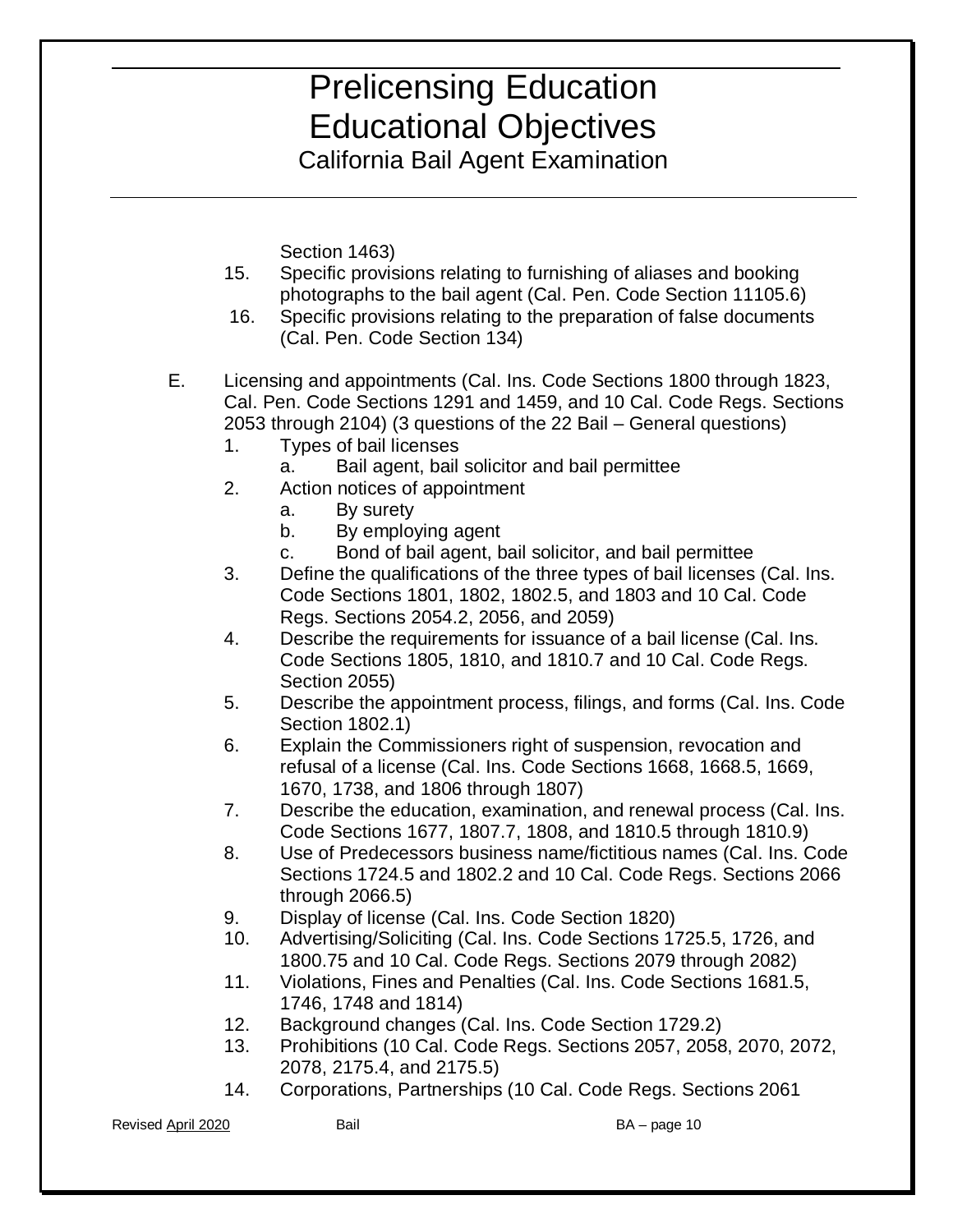California Bail Agent Examination

through 2061.5)

- through 2061.5)<br>II. Bail Bond Contracts (6 questions (8 percent) on the examination)
	- A. Contracts basics (1 question of the 6 Bail Bond Contracts questions) 1. Definition of a contract
		- Definition of a contract
		- 2. Elements of a contract
			- $a<sub>z</sub>$ a. offer
			- b. acceptance
			- c. consideration
			- d. agreement
			- e. competent parties
			- f. legal purpose
	- B. Bail industry contract*s* (2 questions of the 6 Bail Bond Contracts questions)
		- Contract between bail agent and surety
		- $2.$ 1. Contract between bail agent and surety 2. Contract between arrestee and bail agent/surety
		- $3_{-}$ 3. Contract between indemnitor and bail agent/surety
		- $\overline{4}$ 4. Contract between court and bail agent/surety (bail bond)
	- C. Forms used in bail bond transactions (1 question of the 6 Bail Bond Contracts questions)
		- 1. Premium Receipts
		- 2. Collateral Receipts
		- 3. Promissory Notes
		- 4. Deeds of Trust
		- 5. Required Disclosure Statements
	- D. Enforceability of contracts (1 question of the 6 Bail Bond Contracts questions)
		- 1. Legal age to sign a contract
		- $2.$ 2. Comprehension of contract
			- a. Language barrier<br>b. Mental
			-
		- 3. **Coercion**
		- $4<sub>1</sub>$ 4. Duress
	- E. Contract transaction basics (1 question of the 6 Bail Bond Contracts questions)
		- 1. Supplying arrestee/indemnitor:
			- copies of all signed contracts
			- a. copies of all signed contracts b. copies of statement and charges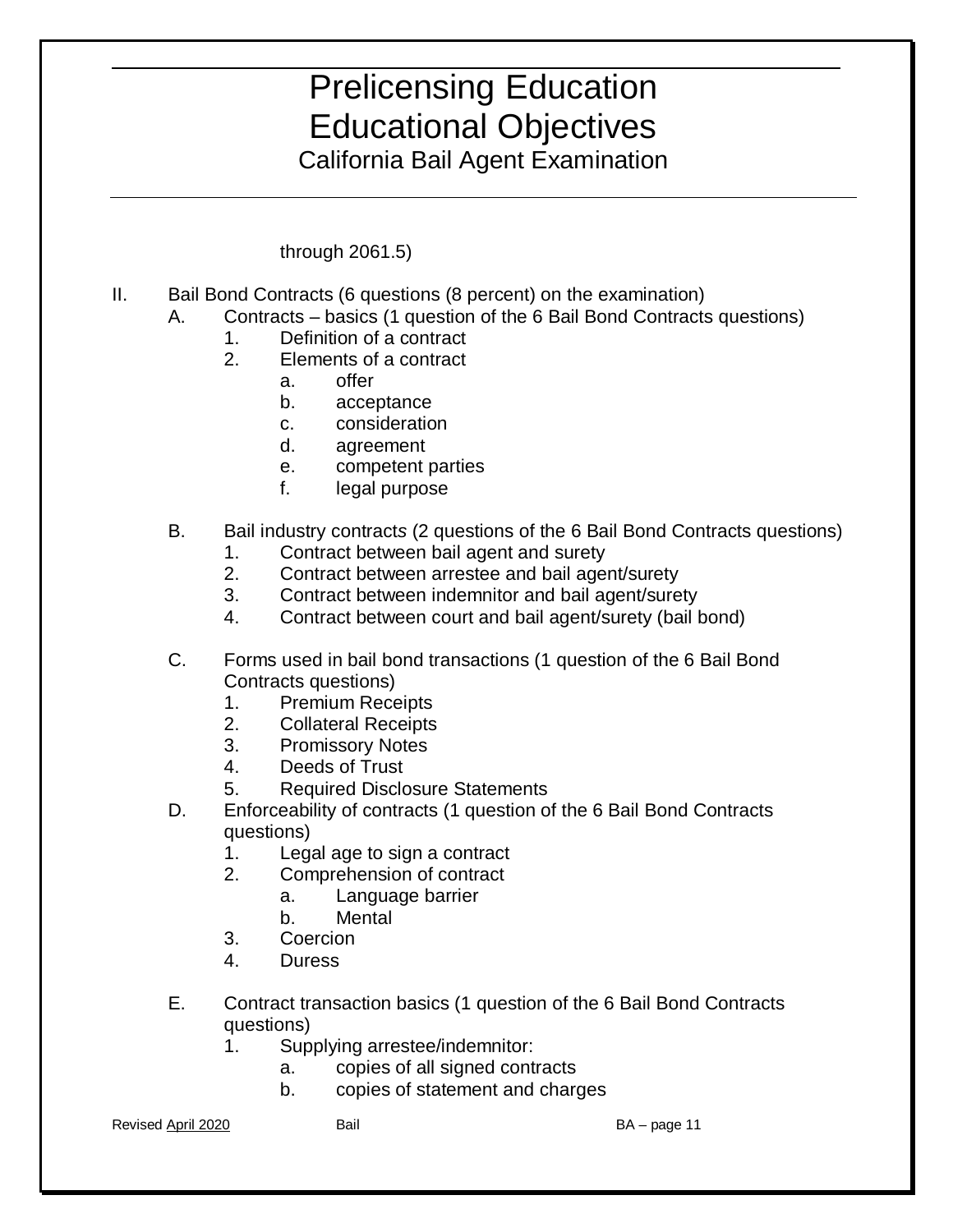California Bail Agent Examination

- c. copies of premium receipts
- d. information as to court date
- III. Indemnity Agreements (6 questions (8 percent) on the examination)
	- A. Meaning and purpose of Indemnity Agreement (2 questions of the 6 Indemnity Agreements questions)
		- 1. To secure and pay for losses arising out of, or in relation to, a bail bond transaction
		- 2. Terms of Indemnity Agreement may be unique
	- B. Joint and Several Liability (2 question of the 6 Indemnity Agreements questions)
		- 1. Single or multiple indemnitors and the arrestee
		- All indemnitors are liable for full amount of damages
	- 2. All indemnitors are liable for full amount of damages C. Enforcing the Indemnity Agreement (2 question of the 6 Indemnity Agreements questions)
		- 1. Lawful enforcement of Indemnity Agreement a. Small claims
			- Small claims
			- **Superior Court litigation**
			- Collection agency
		- Unlawful enforcement of Indemnity Agreement b. Superior Court litigation<br>
		c. Collection agency<br>
		2. Unlawful enforcement of Indemnity Agreement<br>
		a. Threats<br>
		b. Criminal acts (e.g. extortion, false imprisonment)
			- **Threats**
			-
- IV. Financial Responsibilities (12 questions (15 percent) on the examination)
	- А. Explanation of premiums (10 Cal. Code Regs. Section 2081) (5 questions of the 12 Financial Responsibilities questions)
		- 1. What is a premium?
		- 2. Why is a premium charged?
		- 3. Charging the proper amount of premium (10 Cal. Code Regs. Section 2081(a))
		- 4. Rebating/discounting (California Proposition 103)
			- a. Agents must pay surety and BUF account based upon filed rate
		- **Bail Bond Agreement** 5. Premium fully earned upon defendant's release (NCF, dismissal),
	- B. Fiduciary capacity (Cal. Ins. Code Sections 1733, 1734 through 1734.5, and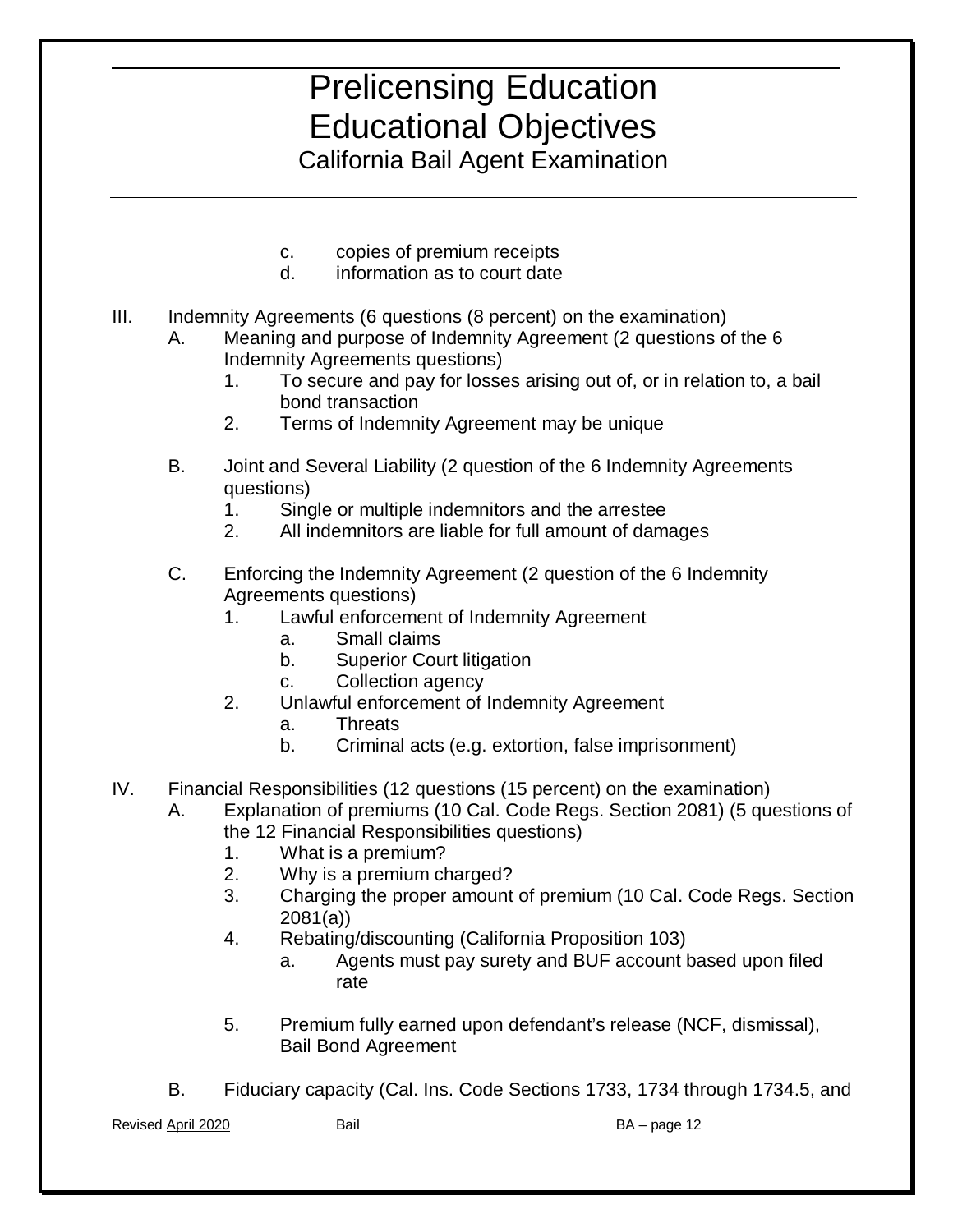California Bail Agent Examination

1823) (5 questions of the 12 Financial Responsibilities questions)

- Definition of fiduciary
- Liability for breach of fiduciary duty
- 1. Definition of fiduciary<br>2. Liability for breach of fiduciary duty<br>3. Premium to bail agent (Cal. Ins. Code Section 1734)
- 4. Theft (Cal. Ins. Code Section 1733)
- 5. Premium funds derived from cash, check or credit card MUST be deposited into premium trust account (Cal. Ins. Code Section 1734)
- 6. Maintenance of Trust Account (Cal. Ins. Code Section 1734.5)
- 7. Build Up or Reserve Funds (Cal. Ins. Code Section 1823)
- 8. Maintenance of separate premium trust, collateral trust and operating accounts (Cal. Ins. Code Section 1733 and 10 Cal. Ins. Code Section 2088)
- 9. Consequences of improper handling of premium (Cal. Ins. Code Section 1733)
- C. Agent to surety premium relationship (1 question of the 12 Financial Responsibilities questions)
	- 1. Remittance of premium collected to the surety company
- Trade or Business (1 question of the 12 Financial Responsibilities D. IRS Form 8300, Report Cash Payments of Over \$10,000 Received in a questions)
	- 1. Applies to a single cash transaction or series of cash transactions equaling or exceeded \$10,000.00
	- 2. Filing requirements
- E. Financed Bail Bonds and Premium Payment Plans
	- 1. Contract translations and notices (Contract Translation Act, California Civil Code (Cal. Civ. Code) Section 1632)
	- 2. Creditor notices (Consumer Credit Contract Act, Cal. Civ. Code Sections 1799.90 through 1799.104)
	- 3. Debt collecting conduct, practices, and responsibilities (California Fair Debt Collections Practices Act, Cal. Civ. Code Sections 1788 through 1788.33)
- V. Collateral (6 questions (8 percent) on the examination) (10 Cal. Ins. Code Sections 2088 and 2089 and Cal. Pen. Code Sections 1280(a) through 1280.1)
	- A. Definition/purpose of collateral (2 questions of the 6 Collateral questions) 1. Definition: An item of value pledged to another person for the
		- purpose of guaranteeing performance of an obligation
- a. Relate the definition to the bail transaction<br>BA page 13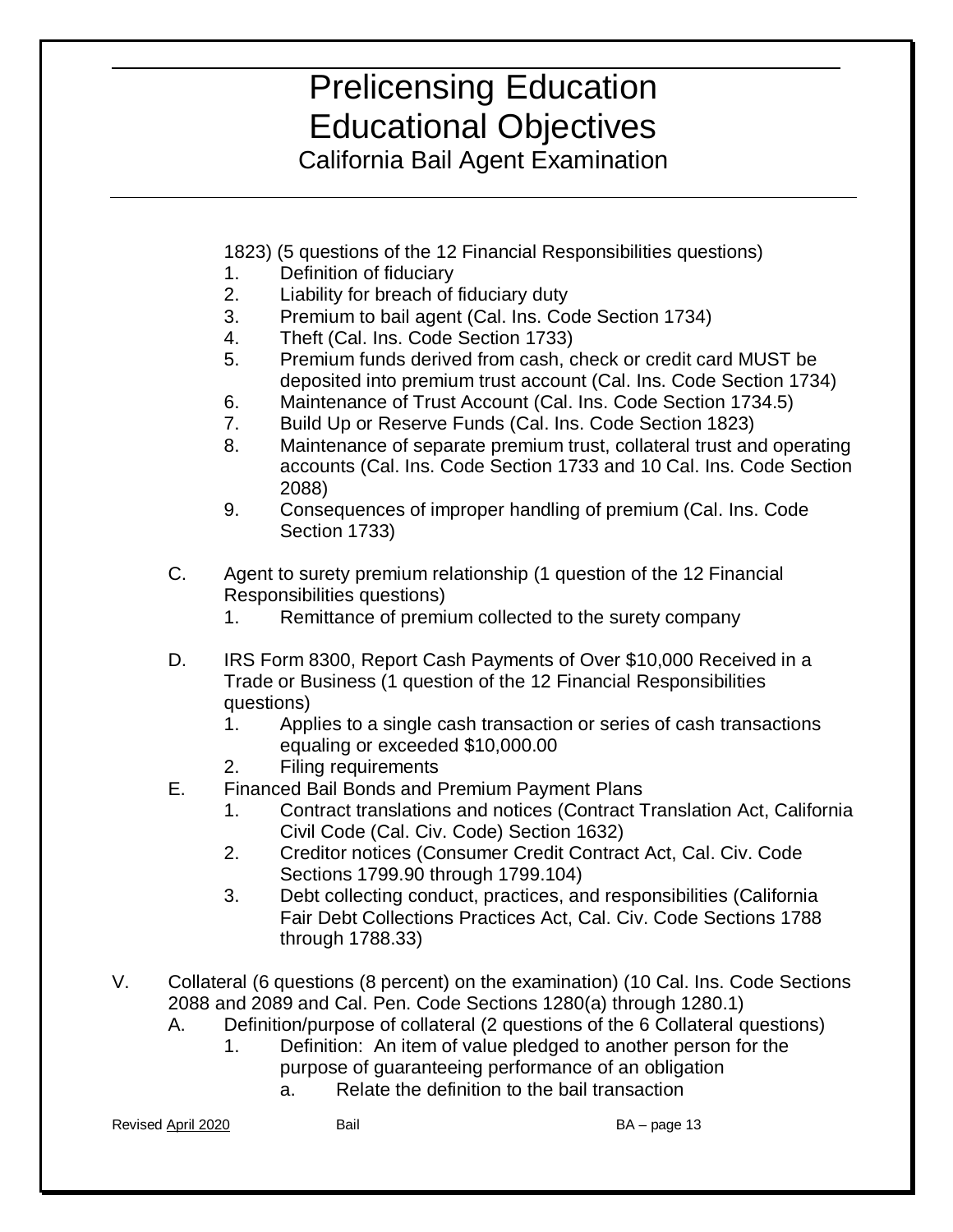California Bail Agent Examination

- 2. Purpose: To provide an incentive to encourage compliance under source of funds to pay for losses occasioned as the result of a forfeiture of the bail bond the terms of release dictated in the bail bond and to further provide a
- B. Types of collateral (1 question of the 6 Collateral questions)
	- 1. Real property/Deed of Trust (10 Cal. Code Regs. Section 2088.3 and Cal. Pen. Code Section 1276.5)
		- a. Residential
		- b. Commercial, Industrial and Agricultural
	- **Personal property**
	- 2. Personal property a. Cash (including Cal. Pen. Code Section 1275.1)
		- b. Automobiles or mobile homes<br>c. Water vessels<br>d. Stocks and Bonds
		- Water vessels
		-
		- e. Savings accounts
		- f. Life insurance policies
		- g. Other personal property (e.g., jewelry, livestock, antiques, art)
	- 3. Irrevocable Letters of Credit and Assignments of Interest
- C. Fiduciary capacity of bail agent, bail permittee, and bail solicitor as to cash or collateral in agent's possession (1 question of the 6 Collateral questions)
	- 2084, and 2087) 1. Capacity and custody (10 Cal. Code Regs. Sections 2088, 2088.1,
	- 2. Vestings/Titles
	- 3. Liens/Bankruptcy/Conservatorship/Trusts
	- 4. Notarization of documents
	- 5. Misuse of Collateral (10 Cal. Code Regs. Section 2088)
- D. Remedies of collateral (1 question of the 6 Collateral questions)
	- 1. When can collateral be converted? (10 Cal. Code Regs. Section 2089)
	- How to convert different types of collateral
- 2. How to convert different types of collateral E. Release/Return of collateral (10 Cal. Code Regs. Sections 2088.2, 2088.3, and 2089) (1 question of the 6 Collateral questions)
	- 1. To whom does collateral get returned? (10 Cal. Code Regs. Section
	- Legal requirements on timeliness of return
	- 2. Legal requirements on timeliness of return<br>3. Documenting the return of collateral (10 Cal. Code Regs. Section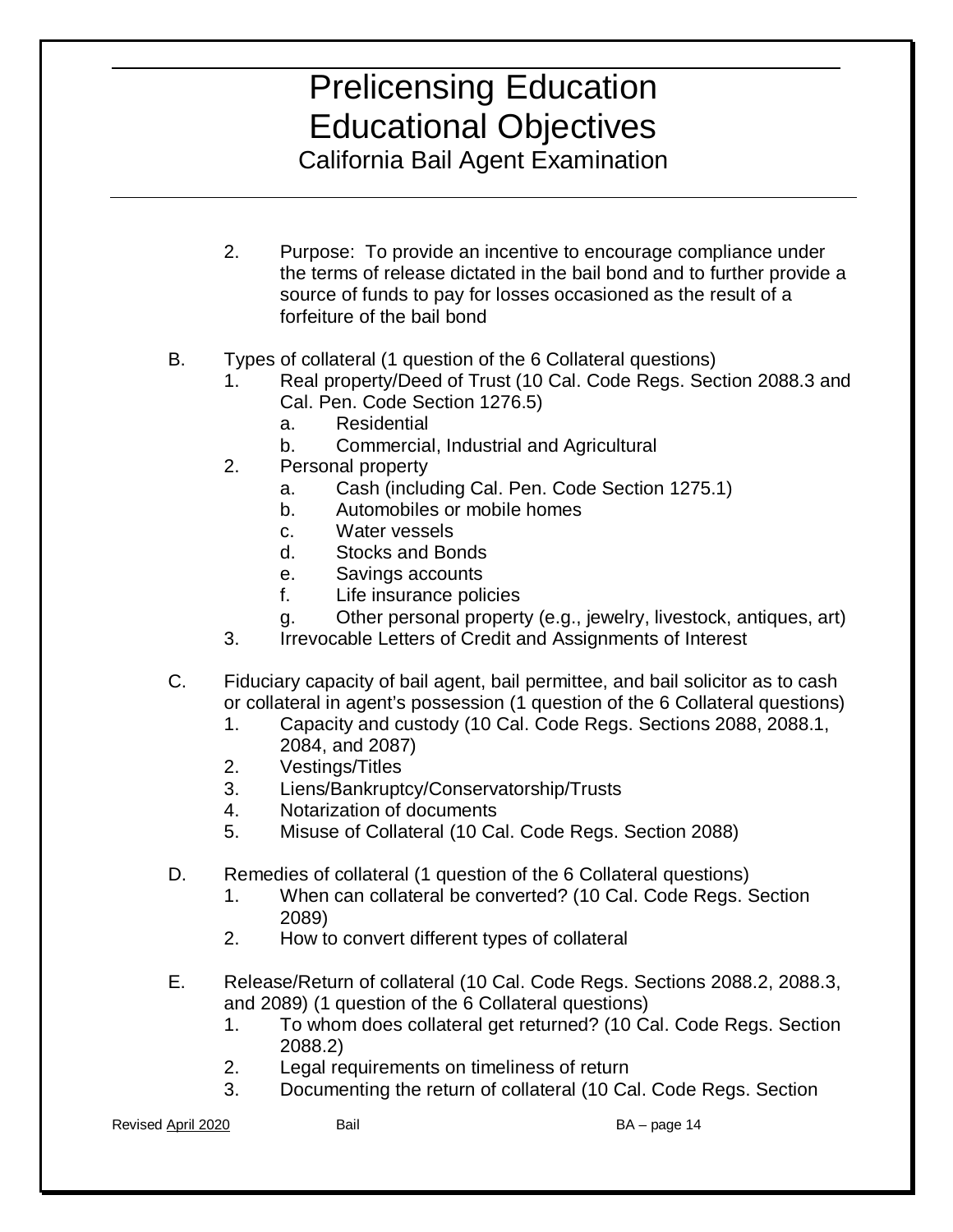California Bail Agent Examination

2100)

- VI. The Criminal Justice System (7 questions (10 percent) on the examination)  $A_{-}$ California courts (3 questions of the 7 The Criminal Justice System questions)
	-
	- 1. Criminal vs. Civil Courts<br>2. County court system
	- B. B. Criminal court process (2 questions of the 7 The Criminal Justice System questions)
		- 1. Arrest, arraignment, preliminary hearing, trial, sentencing 2. No charges filed
		- - 15-day rule (Cal. Pen. Code Sections 1303 and 1305)
		- Charges can be filed up to one year after initial arrest a. 15-day rule (Cal. Pen. Code Sections 1303 and 1305)<br>b. Charges can be filed up to one year after initial arrest<br>Officers of the court and their roles (2 questions of the 7 The Criminal
	- $C_{1}$ Justice System questions)
		- 1. The Judge
		- 2. The District Attorney
		- 3. The Public Defender<br>4. The Private Defense
		- The Private Defense Attorney
- VII. Laws Pertaining to Bail Agents and Fugitive Recovery (8 questions (11 percent) on the examination)
	- A. Understanding Fugitive Recovery Persons Act (Cal. Pen. Code Sections 1299 through 1299.12) (2 questions of the 8 Laws Pertaining to Bail Agents and Fugitive Recovery questions)
		- 1. Term meanings (Cal. Pen. Code Section 1299.01)
		- 2. Qualifications (Cal. Pen. Code Sections 1299.02 and 1299.04)
		- 3. Documentation, written authorization of surety/bail agent to other person (Cal. Pen. Code Sections 1299.06, 1300, and 1301)
		- 4. False/misleading representation (Cal. Pen. Code Section 1299.07)
		- 5. Law enforcement notification (Cal. Pen. Code Sections 1299.08 and 1301)
		- 6. Entering premises/firearms (Cal. Pen. Code Sections 844, 1299.09 and 1299.10)
		- 7. Violations and penalties (Cal. Pen. Code Section 1299.11)
	- B. Understanding forfeitures and remedies (Cal. Pen. Code Sections 849, 978.5, 979, 980(b), 982, 983, 1195, 1196, 1199, and 1305) (2 questions of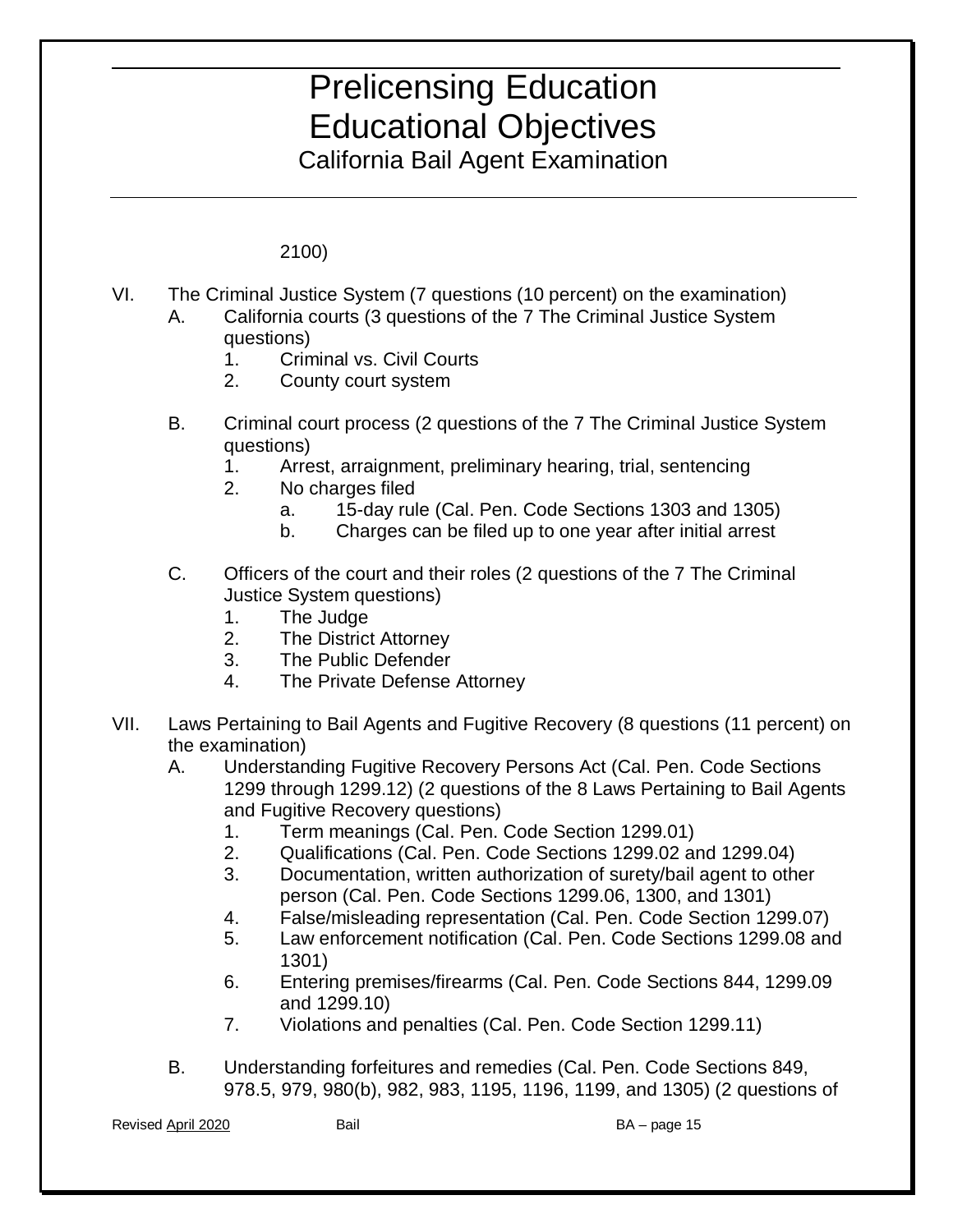California Bail Agent Examination

the 8 Laws Pertaining to Bail Agents and Fugitive Recovery questions)

- 1. Surrender prior to forfeiture (Cal. Pen. Code Section 1300)
	- a. Circumstances where pre-forfeiture surrender may result in return of premium (10 Cal. Code Regs. Section 2090)
- 2. Section 1305 of the Penal Code 180-day period for relief
- $1305.4$ 3. Extensions (good cause) of statutory period (Cal. Pen. Code Section
- 4. Forfeiture notices
- 5. Warrants
	- a. Verifying warrant status
		- i. NCIC, CLETS, local warrant systems
	- b. Persons authorized to serve warrants
- 6. Surrender or arrest of defendants who are in custody a. In jurisdiction of underlying case
	-
	-
- b. Out of jurisdiction, out of state, out of country 7. Technical grounds for relief from forfeiture
- C. Bail agents executing an arrest (Cal. Pen. Code Sections 821 through 827.1, 840, 841 through 847.5, 941, and 1312) (2 question of the 8 Laws Pertaining to Bail Agents and Fugitive Recovery questions)
	- 1. Legality of arresting bail fugitives (Cal. Pen. Code Sections 1300 and 1301)
	- 2. Written authorization of surety/bail agent to other person (Cal. Pen. Code Section 1301)
	- 3. Best practices and methods of arrest
	- 4. Liability considerations
	- 5. Wrongful arrests consequences and liability
	- 6. Qualifying persons who perform fugitive recovery
	- 7. Supervising persons who perform fugitive recovery
	- 8. Coordination with local law enforcement
- D. Transporting prisoners (1 question of the 8 Laws Pertaining to Bail Agents and Fugitive Recovery questions)
	- 1. Liability considerations
	- 2. Best practices
	- **Coordination with law enforcement**
- E. 3. Coordination with law enforcement<br>Out of state/country activities (Cal. Pen. Code Sections 847.5, 1305(f) and (g)) (1 question of the 8 Laws Pertaining to Bail Agents and Fugitive Recovery questions)

Revised April 2020 Bail BA – page 16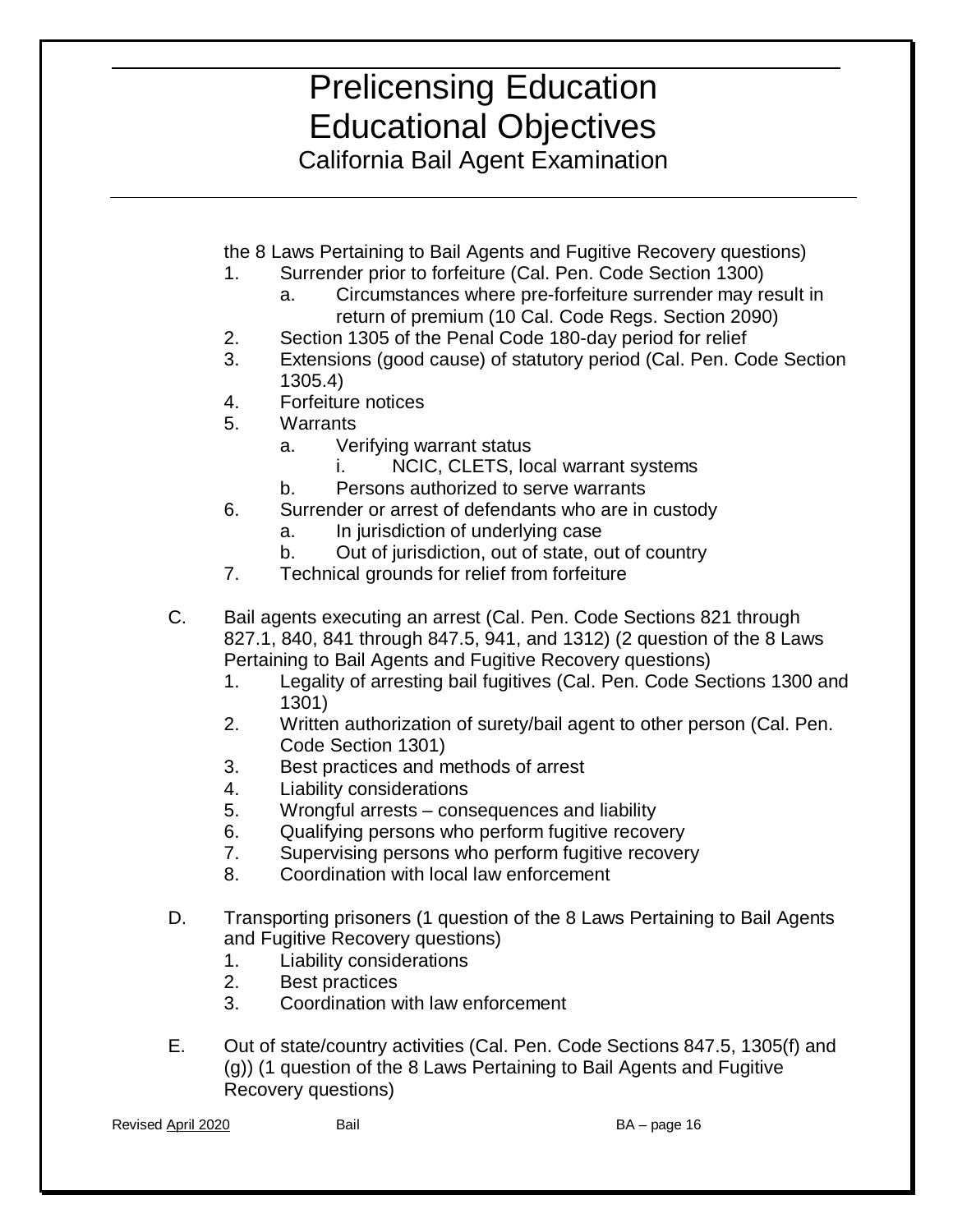- 1. Liability considerations
- 2. Notifying local law enforcement<br>3. Knowledge of local laws
- 
- UFAP, provisional arrest warrant, Interpol red notice 4. UFAP, provisional arrest warrant, Interpol red notice<br>
4. UFAP, provisional arrest warrant, Interpol red notice<br>
Revised <u>April 2020</u> Bail